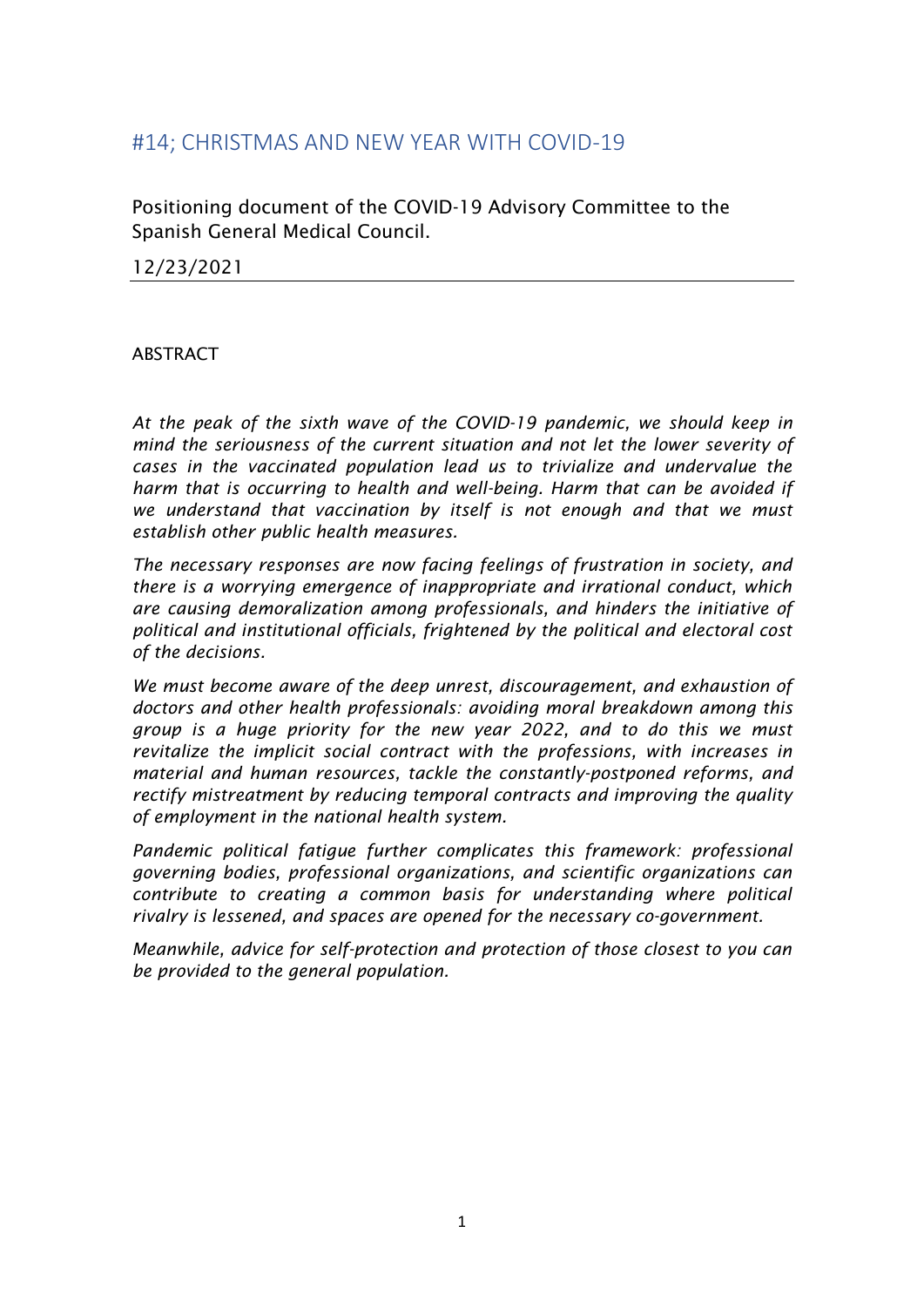The sixth wave is advancing hand-in-hand with the COVID-19 omicron variant; from the local medical associations, we want to send the following messages to the population and the political and institutional responsibilities:

#### 1- We must be aware of the seriousness of the current situation…

A year ago, we suffered the effects of a serious and deadly pandemic; with vaccines, the morbidity and mortality have been reduced, but not the seriousness of the situation, as the increase in incidence is collapsing Primary Care and saturation the capacity to diagnose cases and trace contacts. Although the rates of hospitalization and admission to Intensive Care Units are low, when applied to a large number of patients, it ends up saturating the hospitals and forces a pause in care for non-Covid patients, causing indirect damages that can be very important.

Having diagnostic resources has always been fundamental in the fight against the pandemic. However, these tests must be an instrument at the service of clinical and public health reasoning, and not a measure that by itself reduces the incidence. Poor utilization will lead to saturation of the laboratories, create a shortage of reagents and kits, and shift the work of the laboratories to carry out COVID tests with little clinical significance. At the same time, other fundamental analytical investigations for non-COVID patients are delayed.

Immunization and protection measures in socio-sanitary residences are having a protective effect on this population with a greater vulnerability to COVID-19. It is essential to maintain this protection bubble in the face of the growing community transmission of the new variant.

Finally, the increased contagiousness of the new variant affects health care teams, causing cases and contacts that undercut the available human resources: even if these cases are not severe, the periods of isolation and quarantine decimate the services for many days.

## 2- ... And be critical of the dominant narrative regarding the end of the pandemic.

There has been a report regarding the end of the pandemic that is very harmful for the population to adopt the current situation: immunize and achieve the necessary percentage to achieve the desired "*herd immunity*" does not end the pandemic, although it does mitigate its effects on health. Despite the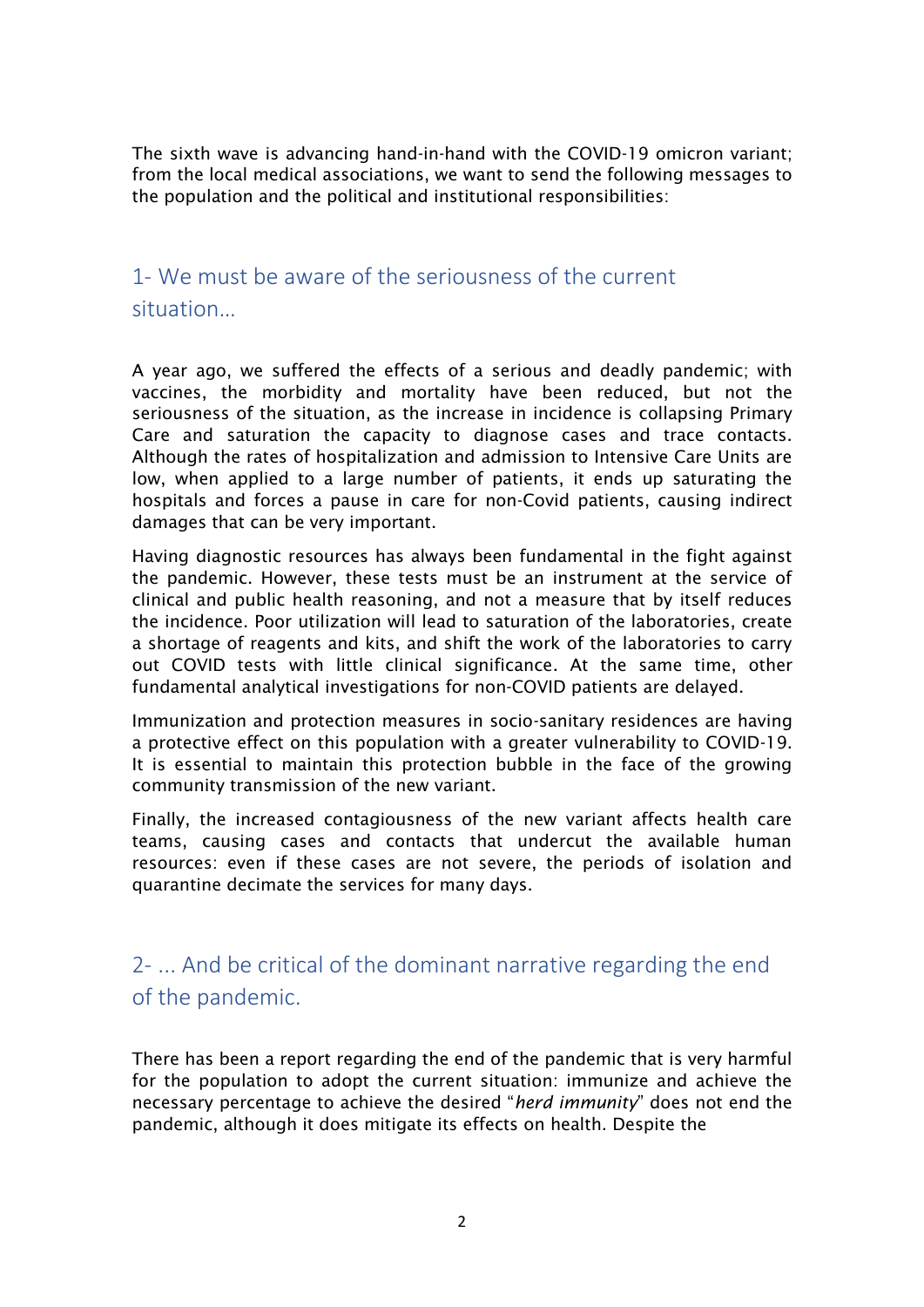scientific and professional sectors insisting that these vaccines do not have a sterilizing effect and that immunized persons can transmit the illness, the messages from the institutions and media outlets have led to hopes of returning to normality through vaccination.

There was also insistence from the professional and scientific sectors that a global immunization program was essential to avoid damage to global health and reduce viral mutations. The omicron variant has appeared, possibly facilitated by the flagrant abandonment of the commitment to solidarity with less developed countries, and the lack of vaccinations in these countries could affect the emergence of new variants in the future. In addition, with its greater transmissibility, it has revealed the limitation of this immunization strategy: "*vaccination alone is not enough*"<sup>1</sup>

# 3- Now we also need to face social disillusionment and irrational behaviors.

The appeal for authorities and media outlets to give good news has resulted in the belief that the light at the end of the tunnel was the much-desired exit. In addition, the scientific and professional world has some responsibility in creating false hopes.

There is an enormous collective disillusionment, which adds to the tiredness and emotional exhaustion; many feel cheated by a promise that is not being fulfilled; others experience or sense new periods of economic paralysis when the damage from the previous waves has still not recovered. In this situation, a growing hostility is generated, and political and institutional officials seek ways to evade the burden of responsibility and fear using measures that counteract or enrage the citizens-voters.

Irresponsible behaviors emerge in groups and individuals, who, when visibly failing to comply with protective norms, view these transgressions as a demonstration of protest and rebellion. The message that "*omicron kills much less*" has helped feed these inappropriate behaviors in the young population.

The *covid-deniers* and *anti-vax* are the most conspicuous groups emerging with this trend. In addition to the risk to their own health, their behavior facilitates an increase in the probability of transmission of COVID-19. Although they contribute to extending this sixth wave, it is not possible to state that it is the cause, nor is it correct to blame them for it. However, its main deleterious effect is rooted in the erosion of collective morality, and also in the disillusionment of health professionals. Another adverse effect is to weaken

<sup>1</sup> SESPAS: Posicionamiento de SESPAS en el contexto actual de la Pandemia por SARS-C0V-2 [Positioning of SESPAS in the context of the currect SARS-COV-2 Pandemic]. 20 December 2021 Available at: [https://sespas.es/2021/12/20/posicionamiento-sespas-ante-la-](https://sespas.es/2021/12/20/posicionamiento-sespas-ante-la-sexta-ola-de-la-pandemia-por-sars-cov-2/) [sexta-ola-de-la](https://sespas.es/2021/12/20/posicionamiento-sespas-ante-la-sexta-ola-de-la-pandemia-por-sars-cov-2/)[pandemia-por-sars-cov-2/](https://sespas.es/2021/12/20/posicionamiento-sespas-ante-la-sexta-ola-de-la-pandemia-por-sars-cov-2/)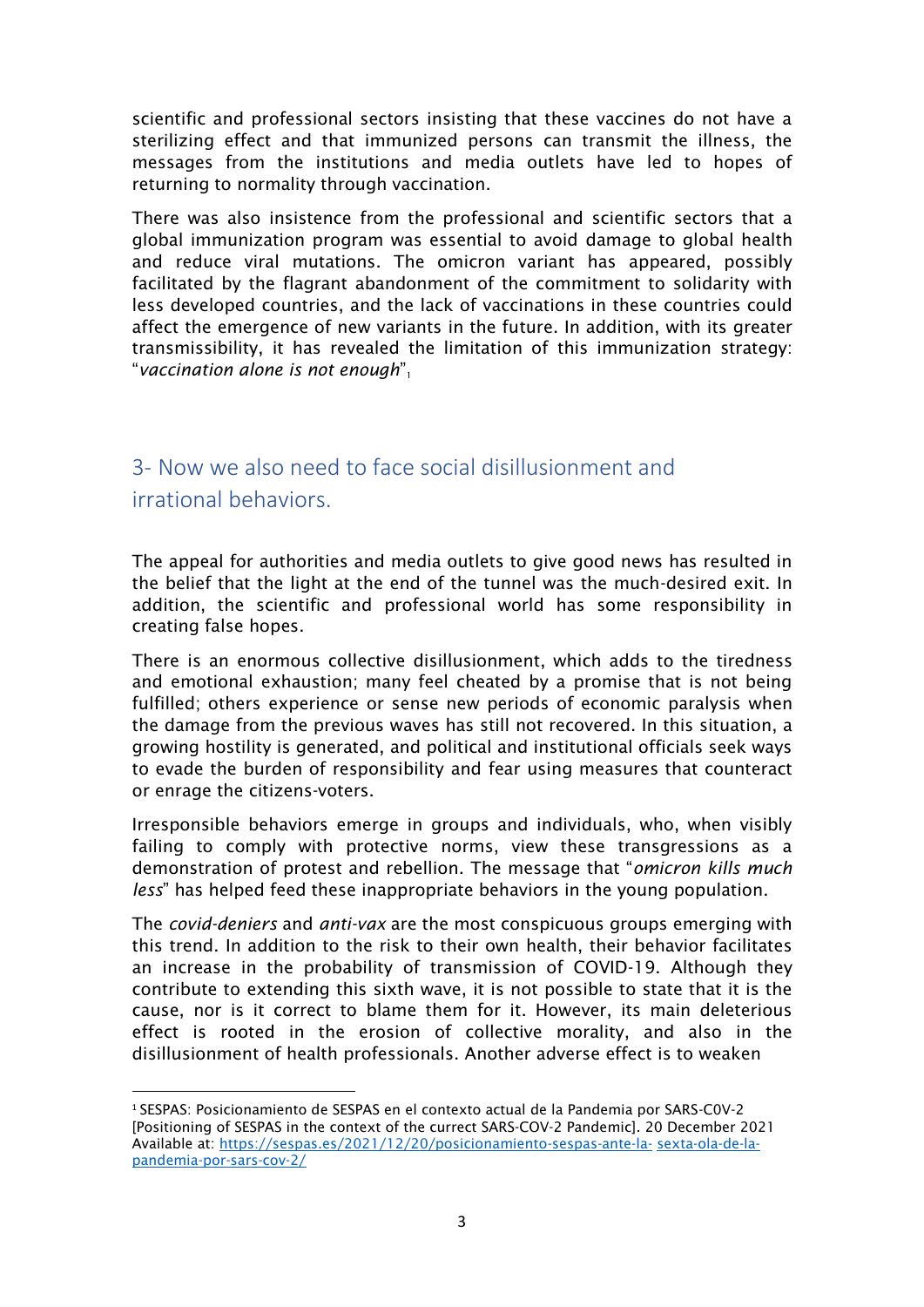scientific reasoning, favoring pseudoscientific beliefs that damage health and goodwill.

In this sense, the contribution of some (few) doctors in sowing doubts and mistrust is particularly serious, and even more serious when they veer from the recommendations for treatments based on scientific foundations.

Measures that focus on punishing undesirable behaviors with mandatory vaccination or COVID passport must be analyzed in their context; if they are treated as a social punishment, they can be ineffective and trigger adverse effects and costs.

- In Spain, vaccination coverage is progressing positively and rapidly (about 90% of the target population with the complete schedule administered); compared with other countries in our surroundings, the strategy shows an evident success. Therefore, obligatory vaccination would add very little differential in effectiveness, and has a clear cost of managing and enforcing compliance.
- The same occurs with the COVID passport to access places of public social participation: in some countries, it can be an incentive for part of the reluctant population to access vaccination, but this fraction in Spain is much smaller; in addition, given that the immunized can transmit the virus, the 90% that pass this filter would maintain the possibility of being infected in closed places and mass events; it could even produce a false sense of security that would reduce the use of masks or the maintenance of distance from security.

The excessive emphasis of this strategy could bring the advantage of portraying that something is being done. However, if its effectiveness is marginal, and its management and implementation costs are high, it might be better to value other measures (limitation of allowances in interiors, the temporal closure of specific nightlife activities or large gatherings). When the debate regarding pandemic control focuses on whether or not to use the passport, time and energy may be wasted on strategies with low yields.

## 4- Unrest and breakdown of morale among healthcare workers, a fundamental problem in 2022.

It needs to be mentioned, and society must be made aware: in health centers and services, an enormous lack of morale and fatigue is building; contributing to its development are the irresponsible social behaviors that produce disillusionment and frustration. Moreover, the practice of governments who look to the other side is an even stronger force at work, which has led to weakened health institutions, lacking in resources and reforms.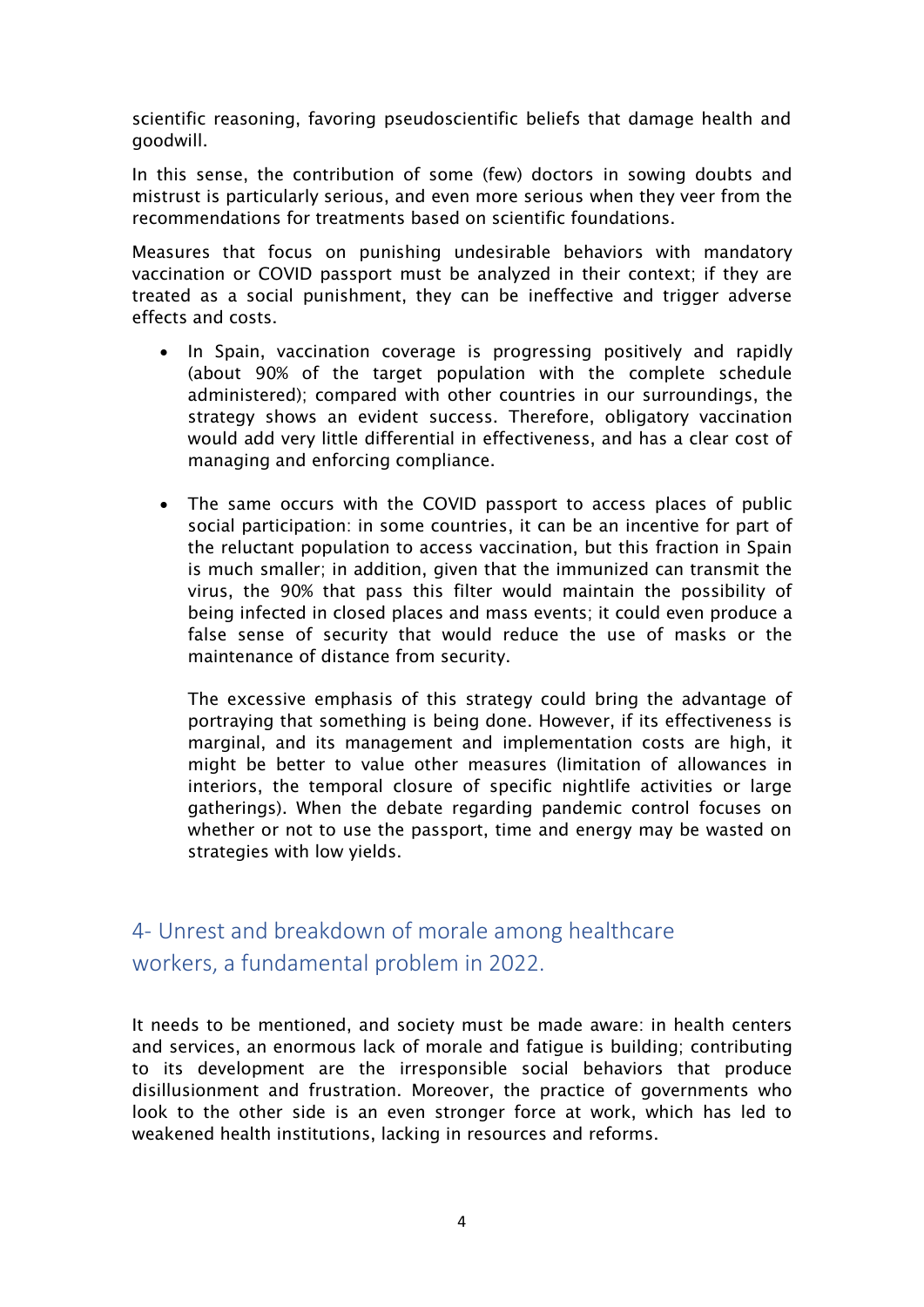In this Christmas phase of the pandemic, the fatigue of doctors and other health workers is added to even more despair: when rest is most needed, when the recovery of non-covid patients' care schedules began again, the sixth wave arrived overloading services and scheduled services were once again suspended, accumulating care load for the first quarter of the new year.

In this "*chronicle of an anticipated wave*" the high transmissibility and morbidity (even if pauci-symptomatic) collapsed Primary Care, the resources for controlling outbreaks, and public health; the pressure started to move to the urgent care services (which act as a safety valve for the system), to hospitalization, to ICU, and which finally translates to death; sick individuals with COVID started to take over care services for pathologies and to close other agendas.

Doctors urgently call for a review of the implicit social contract to deactivate this disillusionment and breakdown of morale. We believe that the political power and the institutions must respond to this need for dialog and compromise. In the case of Primary Care and public health, it is clear: it is about implementing the improvements that the Parliamentary Commission for Social and Economic Reconstruction approved in July 2021.<sup>2</sup>

And add other measures: if we have to prepare for a long-lasting COVIDendemic-pandemic state, we have to reinforce emergency services, as well as the possibility of increasing the number of advanced and critical care beds, as well as the logistical reserve of areas of hospitalization that can be activated with the peaks of incidence.

In addition to the reinforcement of infrastructure and wards, we need this implicit social contract to end the mistreatment occurring in hiring professionals. Reducing temporary contracts and improving the quality of medical and health employment is necessary to retain the professionals we train, and to align their motivation with the mission of the national health system.

Political discourse must insist on the gratitude for the over-and-above effort of healthcare workers since the beginning of the year, which increased in this sixth wave. It is sad to observe when, from the political sector, irritation and frustration are channeled looking for blame, even pointing at their own healthcare workers, without taking responsibility for the important role that they have played in the lack of control of the situation.

<sup>2</sup> CONCLUSIONES PARA LA RECONSTRUCCIÓN SOCIAL Y ECONÓMICA [CONCLUSIONS FOR SOCIAL AND ECONOMIC RECONSTRUCTION]. Texto aprobado en el Congreso de los Diputados, del dictamen de la Comisión para la Reconstrucción Social y Económica [Text approved in the Council of Representatives, for the ruling of the Commission for Social and Economic Reconstruction]. 29 July 2020. [https://www.congreso.es/docu/comisiones/reconstruccion/153\\_1\\_Aprobacion\\_Pleno.pdf](https://www.congreso.es/docu/comisiones/reconstruccion/153_1_Aprobacion_Pleno.pdf)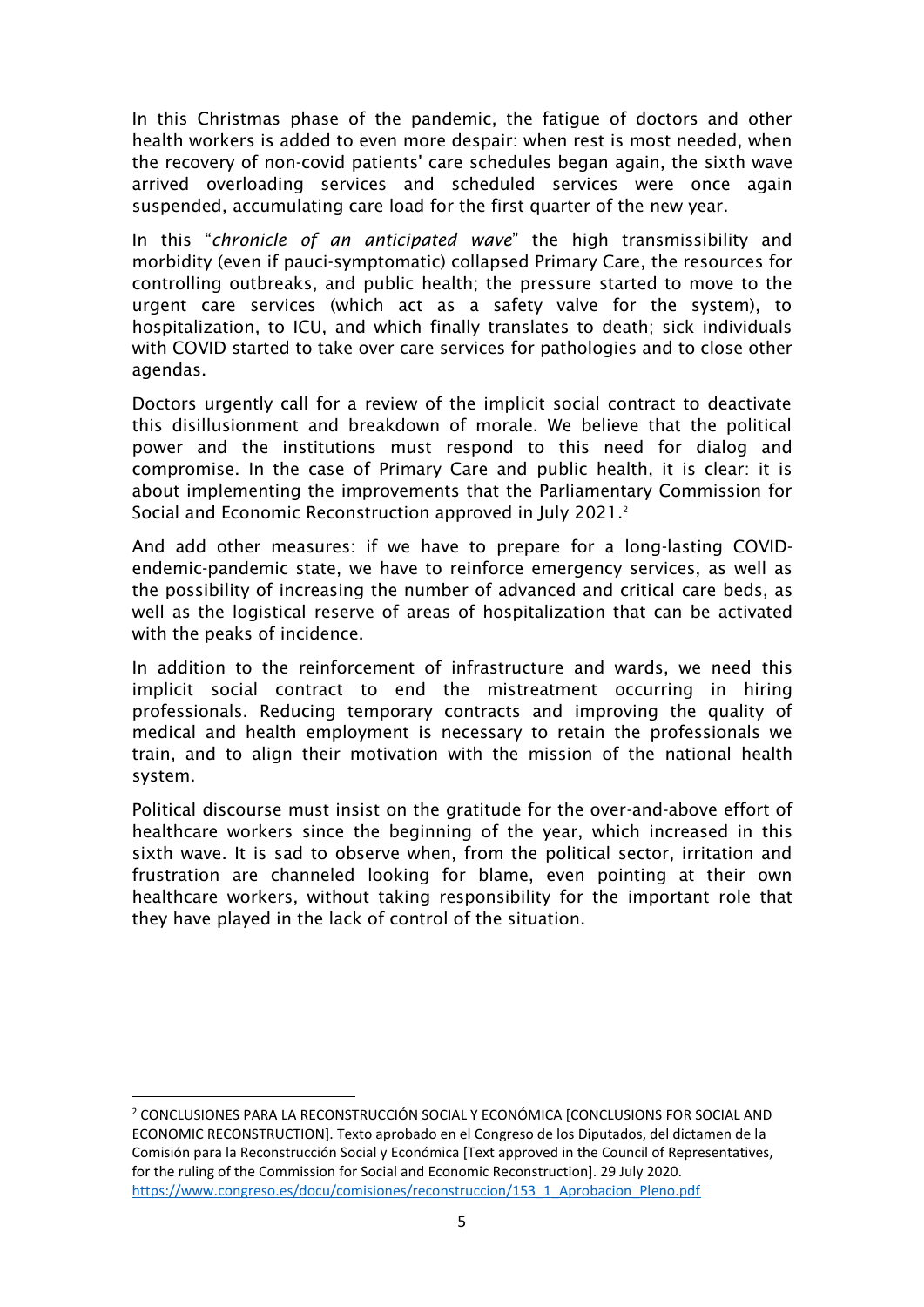5- Combating "*Pandemic political fatigue*" and relying on an adequate legal framework.

COVID-19 has become a "hot potato" that only generates political costs, which does not lead to a positive image or potential electoral benefits. That is why the tendency to endorse the citizen's irritation and frustration of the political opponent prevails. *Co-governing*, which is necessary and essential for the fight against the pandemic, is becoming more difficult every day in this political and institutional climate.

It is important to remember that the Ministry of Health has the constitutional competence to establish the basic legislation in this matter and to coordinate the health service; that is, it has an obligation to guarantee the coherence of the actions of the different Public Health Administrations for the achievement of a common result.

The impasse in health policies often leads to the transfer of responsibility to the population (so that it can protect itself) and to blame those who do not vaccinate or those who partake in risky behaviors. In addition, it generates confrontation between those that "comply" and those that "do not comply," a social tension that ends up dividing society at a time when we should be united in order to give a consensual response to shared risks. But the effects of this strategy of moral "*empowerment*" are very low, and it cannot replace the action of the health authorities through active policies to reduce transmission.

It is not easy to combat this political fatigue in the face of the pandemic, which alters the rationality of the actions that we have to put in place, particularly those that are less popular and more unfriendly to the population, or those that generate economic or employment costs. But there is no alternative; governing professional bodies and scientific and professional organizations can provide good support to generate a new narrative that eliminates the disillusionment and favors a new consensus for common action and the cogovernment.

The learning curve of these last two years regarding the application of the legal framework for measures to restrict movement and other individual rights, indicates that an update of the normative framework is needed, especially after the Constitutional Court has declared unconstitutional those precepts of the state of alarm that allowed the "suspension" of the right to freedom of circulation and that allowed for six months that the autonomous communities could adopt measures limiting fundamental rights to fight the pandemic. A simple legal framework would be needed that regulates a new situation of "health alarm" for the entire national territory and that introduces certain measures of legal security in this matter. Without this, the use of the organic law 3/1986 supposes that the decisions adopted by the health authorities are not effective until the corresponding authorization or judicial ratification of the measures takes place.

The creation of a common scheme of COVID control measures in the new "traffic light" system is required (Indicators for risk assessment and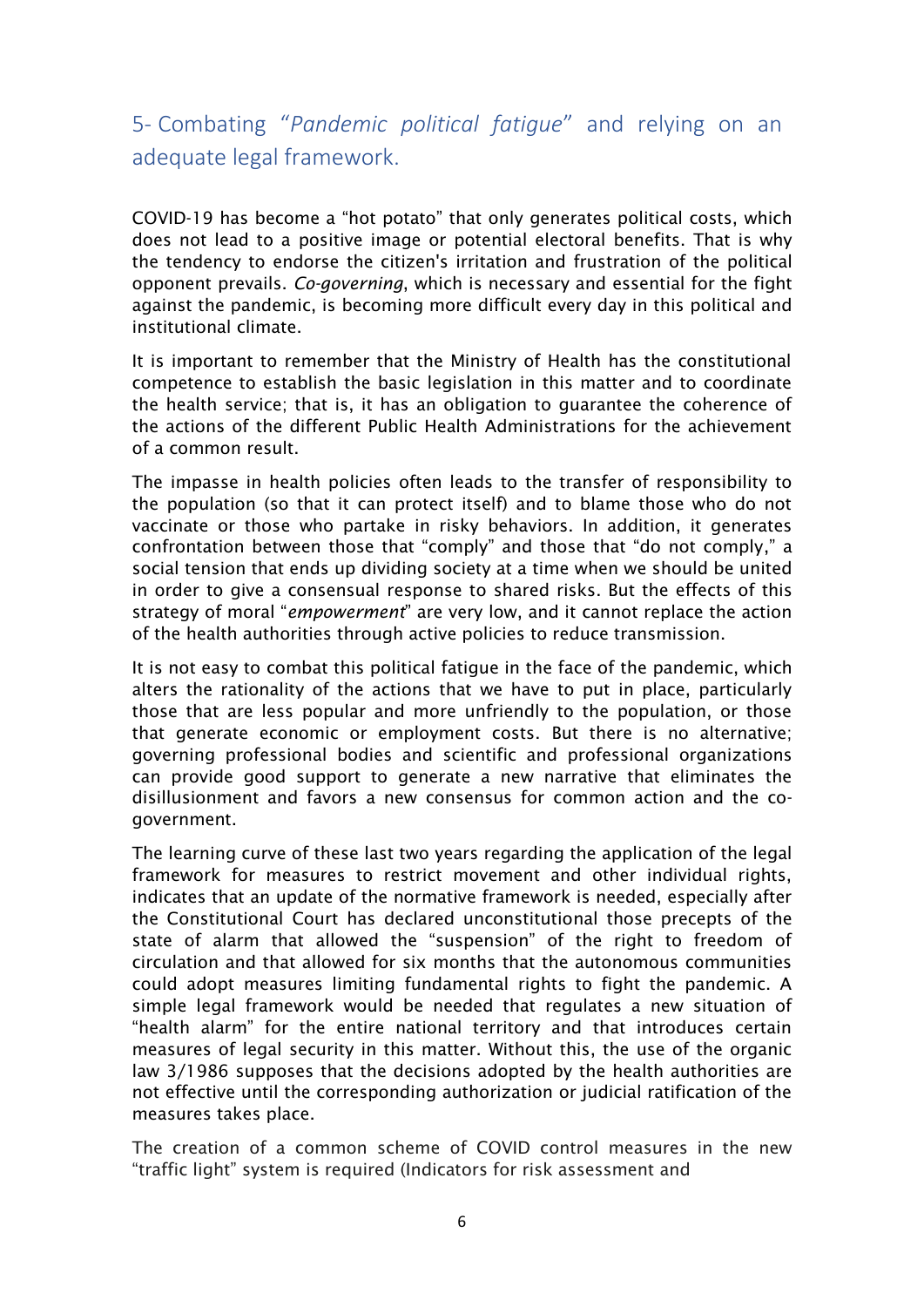COVID-19 Transmission Alert Levels, November 2021) $\alpha$ ; the key to cogovernment is to create common response norms that allow the differentiation of actions in function of the local characteristics of the evolution of the pandemic. Within this shared framework, each autonomous strategy, in a climate of intense political rivalry, becomes a reason for confrontation and tension, which weakens the receptivity of the population and the feasibility of its implementation.

6- Messages from the medical profession to the political and institutional world.

First, we should be able to combine a self-critical conscience with recognition of the achievements of Spain in the management of the pandemic; some are in terms of the structural qualities of our national health system, others with the competence and commitment of professionals. There has also been a commendable organizational response, albeit late and insufficient, from the health authorities. The excellent development of the vaccination campaign, and the ability to respond to care provision following the pandemic's first challenge can be one of the positive examples of overcoming the enormous effort to fight that caused the COVID to the SNS.

But positive data, which can encourage motivation to improve collaborative work, cannot feed self-complacency as we have very important and very immediate challenges. Therefore, from the medical professional sector, we formulate two messages to the political and institutional world:

The first message would be a call to political and institutional responsibility: your action is necessary and cannot be substituted; in addition, active policies can prevent much harm; the reconstruction of the health system must be implemented now, with a combination of increasing resources and implementing reforms.

The second message consists of avoiding actions that do not offer guarantees of obtaining results, although they provide an appearance of control and an image of doing something.

Two examples: Demanding a "COVID passport" when vaccination rates reach very high figures, and the dominant variant is transmitted among immunized patients, as mentioned above. A measure has been recently implemented requiring the use of masks outdoors, which has very small effectiveness, versus other alternatives to limit the transmission in closed spaces. It should be evaluated whether this measure could indirectly encourage its use in interiors, terraces, and crowds.

Despite the urgency and exceptionality, some solutions create new problems and distortions: for example, the screening function in Health Centers should

<sup>3</sup>Ministry of Health: Indicators for the evaluation of risk and alert levels for COVID-19 transmission, November 2021 Available at:

[https://www.mscbs.gob.es/profesionales/saludPublica/ccayes/alertasActual/nCov/documentos/](https://www.mscbs.gob.es/profesionales/saludPublica/ccayes/alertasActual/nCov/documentos/Indicadores_de_riesgo_COVID.pdf) [Indicadores\\_de\\_riesgo\\_COVID.pdf](https://www.mscbs.gob.es/profesionales/saludPublica/ccayes/alertasActual/nCov/documentos/Indicadores_de_riesgo_COVID.pdf)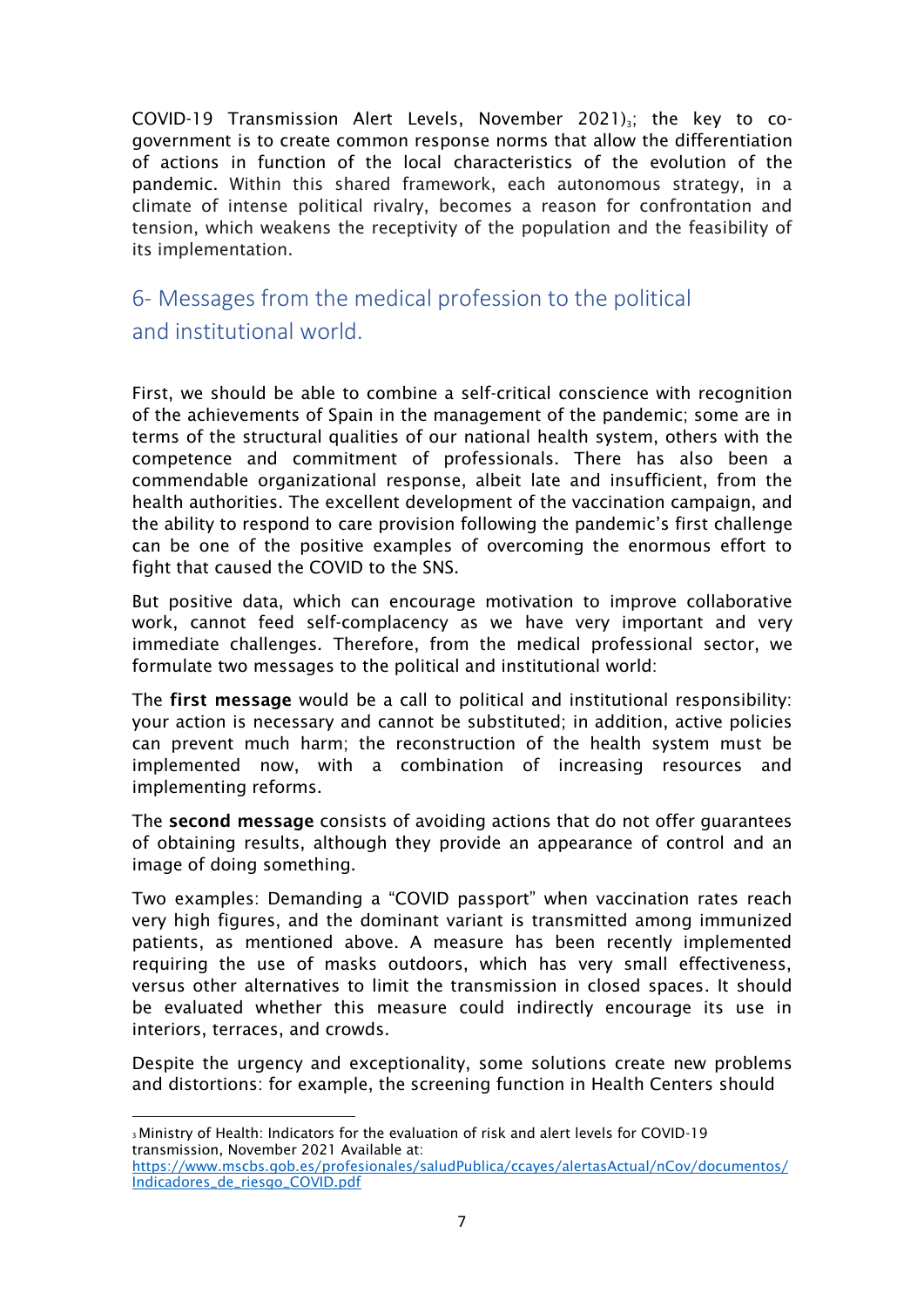not be developed by administrative personnel; triage is a care provision process and must be developed by health care workers and organized by the clinical team of the health center.

In contrast, many measures have been successfully tried; for example, the renewed promotion of telework (which has declined during this year), which could be led by the public administrations, limiting in this way the chain of infection and reducing the use of public transport.

As a third message: communication to the population is another great challenge; we know that it is not easy because of the uniqueness of a pandemic that will last more than two years, changing everyone's health, well-being, and everyday life. But, this will involve strengthening pedagogy, and working on the creation of political and institutional consensus to align messages and arguments, and working together to mitigate misinformation, sensationalism and interesting news that emerge each day. Greater care would be required from communication media when seeking information and appropriate experts who guarantee scientific and professional solvency with which messages are prepared and disseminated to the population.

We believe that health professional organizations can be of assistance in both co-government and communication, and we want to offer our contribution. But there are not many day-to-day channels to carry out this joint work, which is why it would be necessary to build or improve them.

Our hand is extended, and from the Spanish General Medical Council, we are ready to share efforts to advance in this direction.

7- Messages from the Local Medical Associations to the population: for self-protection when faced with changing and contradictory responses from governments and institutions.

The population will have to compensate for the weakness of the actions of institutions and health authorities. It is not enough, but it is necessary; and, in addition, because much can be done to protect oneself, and in doing so, protect others.

The following summary of common advice can be a good tool for protection: <sup>4</sup>

<sup>4</sup>Peiró V. Positivos y contactos estrechos: ¿qué hacer cuando no sabemos qué hacer? [What to do when we don't know what to do?] The Conversation; 19 December 2021. Available at:

[https://theconversation.com/positivos-y-contactos-estrechos-que-hacer-cuando-no](https://theconversation.com/positivos-y-contactos-estrechos-que-hacer-cuando-no-sabemos-que-hacer-174048?utm_source=twitter&utm_medium=bylinetwitterbutton)[sabemos-que-hacer-174048?utm\\_source=twitter&utm\\_medium=bylinetwitterbutton](https://theconversation.com/positivos-y-contactos-estrechos-que-hacer-cuando-no-sabemos-que-hacer-174048?utm_source=twitter&utm_medium=bylinetwitterbutton)